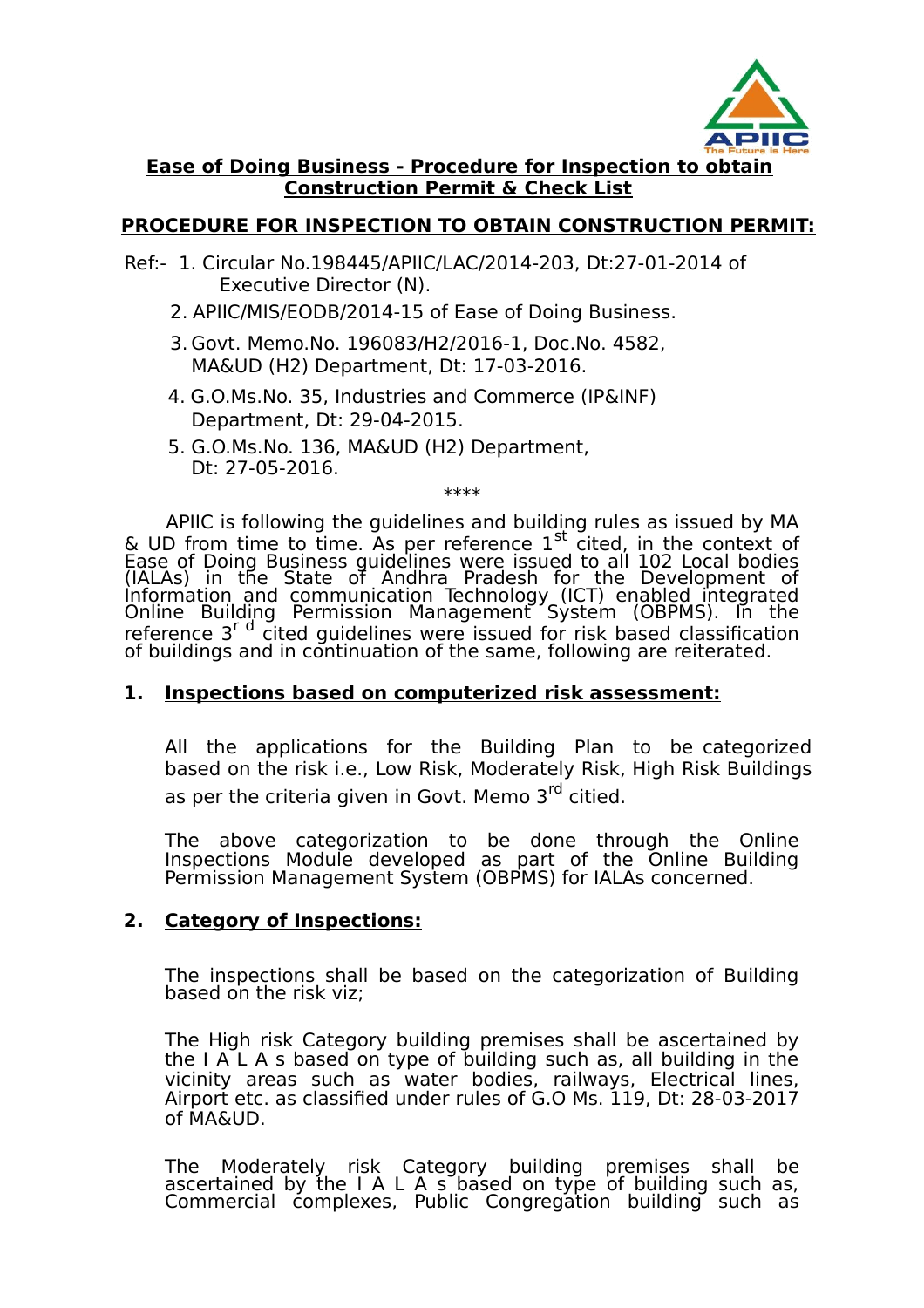conventional centers, cinema Theatres, Institutions, Hospitals etc. which are above 10.00 mts. Height.

The Low Risk category building premises shall be ascertained by the IALAs based on type of building such as,

- a) Buildings in narrow roads of less than 9.00 mts. Width.
- b) Buildings proposed without column structures.

Further, Third party verification of structural design and drawings by the Third Party i.e., reputed Engineering Colleges/ universities which are recognized by the U.G.C shall be mandatory for all High-Raised Buildings.

The conflict resolution mechanism is designed with specific resolutions authority and affiliated in case of arising different conflict in the granting of building permission as well as in the course of construction.

## **3. Scheduling of Inspections:**

The scheduling of inspections shall be done through the Online Inspection module. The sites to be inspected shall be scheduled as per the date of application and risk criteria as mentioned in the point 2.

### **4. Issuance of Notices:**

A computer generated notice / E-mail/SMS alert shall be issued to the applicant for which inspection is scheduled. In addition, the intimation from IALAs should be sent to concerned departments, namely Fire Services, Mining, Electricity, pollution Control Board, Forests etc. for the Joint Inspection by the Departments as per G.O 5<sup>th</sup> cited. In case, a Single Agency is conducting the inspection, then all the concerned officers shall go together for the inspections. Concerned IALAs shall issue internal circulars regarding the same.

### **5. Allocation of Inspecting Officers:**

The allocation of Inspecting Officer shall be done randomly through the computerized online Inspection Module in OBPMS as follows.

- a) Inspecting officer shall be allocated from the pool of inspecting officers.
- b) The same Inspecting Officer shall not inspect the same building twice consecutively.

In case of unavoidable exigencies such as leave, court appearance etc. only, the inspecting officer shall intimate the concerned Section Head duly recording the reasons, and the Section Head shall select replacement inspecting officer through computer system.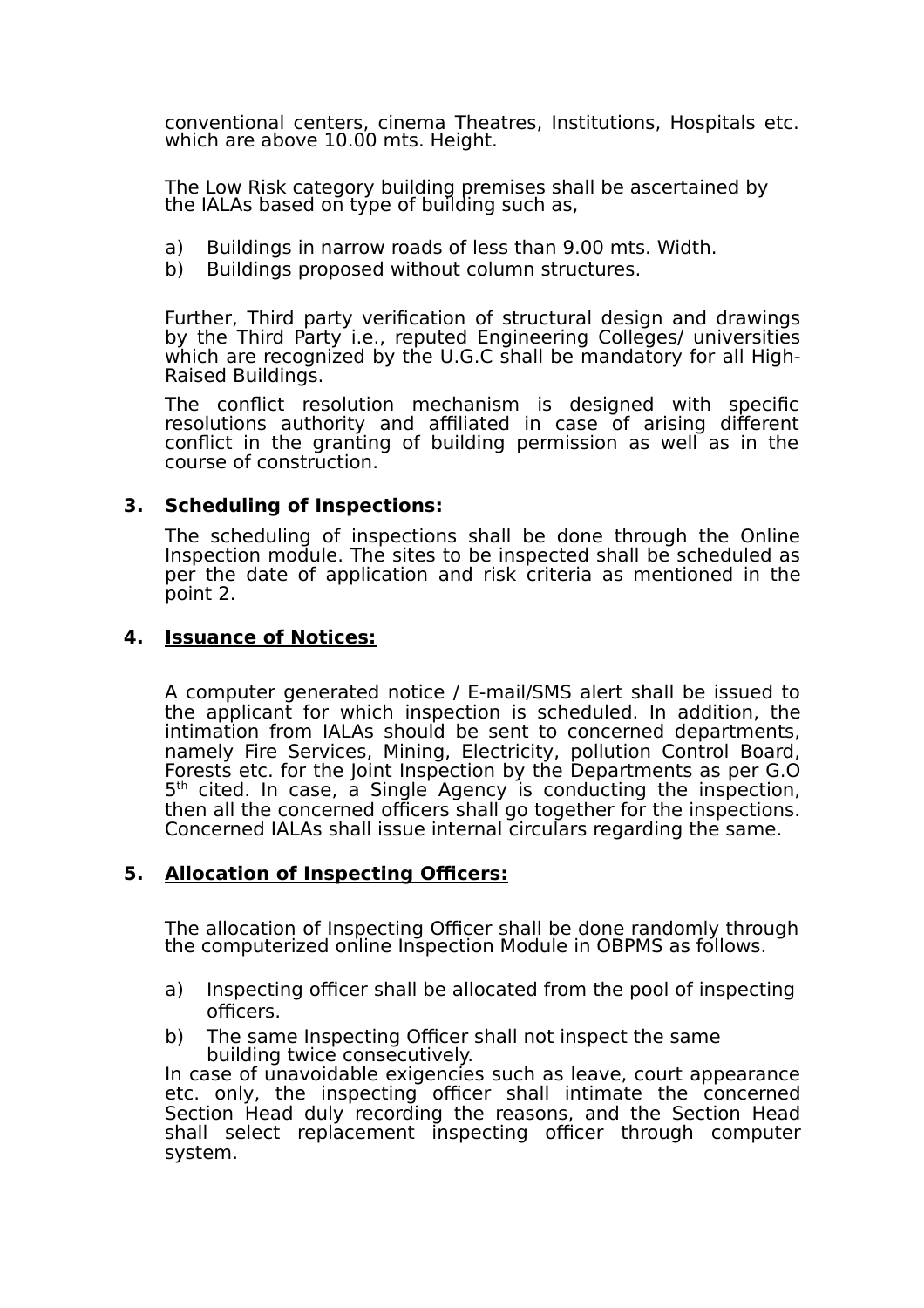

# **6. Inspection Report:**

Inspection shall be conducted on the designated date by the designated inspecting officer and shall upload the inspecting report within 48 Hrs. of completion of the Inspection in the Online Inspection Module Building plan Approval. An alert (SMS/E-mail) shall be sent to the Section head and the Applicant / Architect/ LTP (Licensed Technical Personnel) so that they may view / download the inspection report.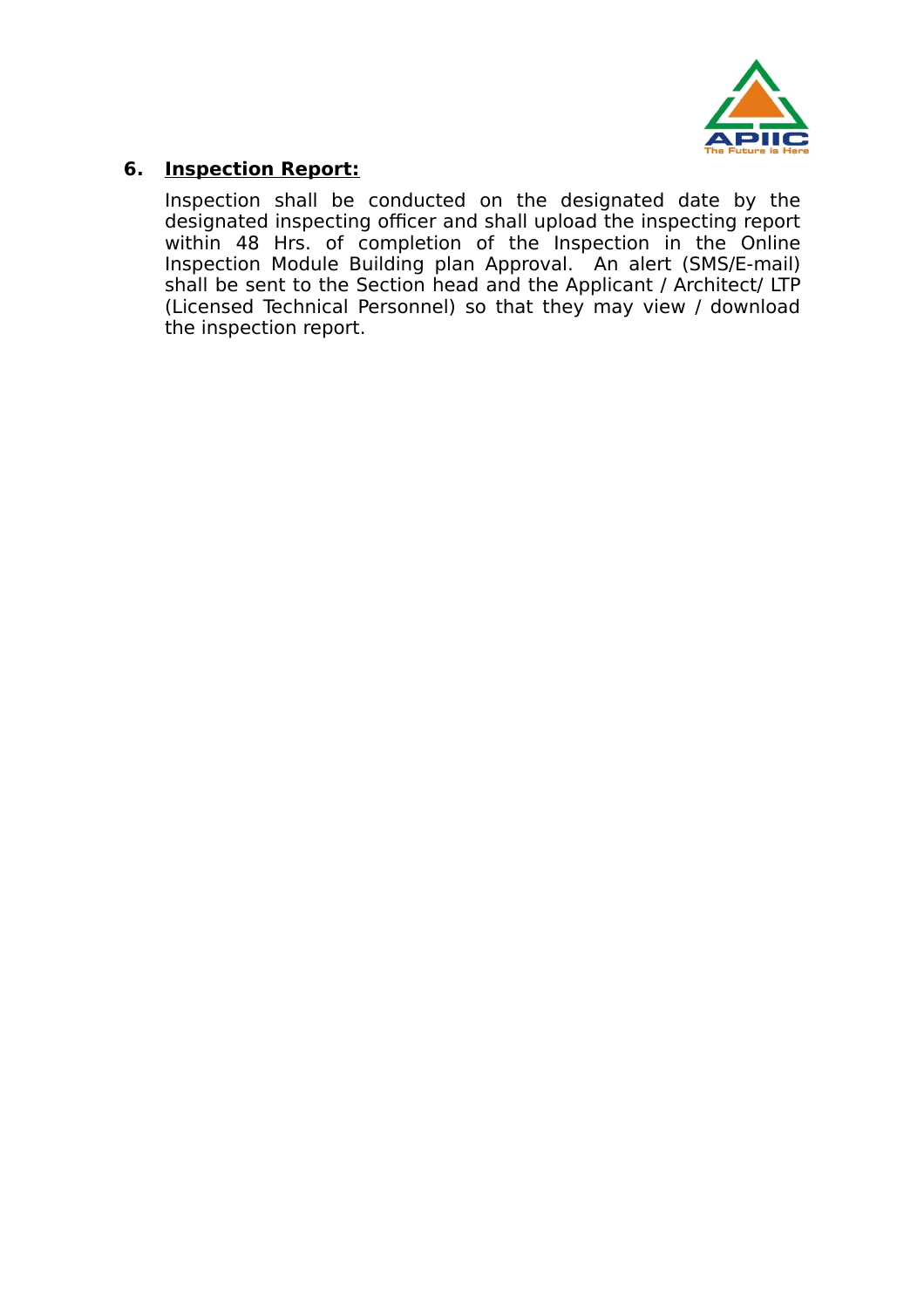

#### **ANDHRA PRADESH INDUSTRIAL INFRASTRUCTURE CORPORATION INDUSTRIAL AREA LOCAL AUTHORITY INSPECTION REPORT**

|                                                                            | <b>Proposal Details</b>                                            |             |            |                                |                |  |  |
|----------------------------------------------------------------------------|--------------------------------------------------------------------|-------------|------------|--------------------------------|----------------|--|--|
| BA. No<br><b>LTP Name</b><br>Owner Name:<br>Prop. Address:<br>Inspected By |                                                                    |             |            | Inspected On:<br>Published On: |                |  |  |
|                                                                            | <b>Inspection Checklist</b>                                        |             |            |                                |                |  |  |
| #                                                                          | <b>Description</b>                                                 | As per Plan | As On Site | <b>Observation</b>             | <b>Remarks</b> |  |  |
| 1                                                                          | <b>Ground Position</b>                                             |             |            |                                |                |  |  |
| $\overline{c}$                                                             | Site falls in (Layout/UDL)                                         |             |            |                                |                |  |  |
| $\overline{3}$                                                             | <b>Site Level</b>                                                  |             |            |                                |                |  |  |
| $\overline{4}$                                                             | <b>Site Enclosed With</b>                                          |             |            |                                |                |  |  |
| $\overline{5}$                                                             | Work Commenced/Not Commenced                                       |             |            |                                |                |  |  |
| $\overline{6}$                                                             | Total Area As on Grounds (Sq. Mtr.)                                |             |            |                                |                |  |  |
|                                                                            | <b>Site Surrounded by (Physical features)</b>                      |             |            |                                |                |  |  |
| $\overline{8}$                                                             | East                                                               |             |            |                                |                |  |  |
| $\overline{9}$                                                             | South                                                              |             |            |                                |                |  |  |
| $\overline{10}$                                                            | West                                                               |             |            |                                |                |  |  |
| $\overline{11}$                                                            | North                                                              |             |            |                                |                |  |  |
| $\overline{12}$                                                            | Whether the above physical                                         |             |            |                                |                |  |  |
|                                                                            | features/Measurements are                                          |             |            |                                |                |  |  |
|                                                                            | tallying/Not tallying with the schedule                            |             |            |                                |                |  |  |
|                                                                            | of the Documents.                                                  |             |            |                                |                |  |  |
| 13                                                                         | Restrictions of building activity in the vicinity of certain areas |             |            |                                |                |  |  |
| 14                                                                         | Does plot falls partly under<br><b>Restricted Zone?</b>            |             |            |                                |                |  |  |
| 15                                                                         | Environmental Clearance required                                   |             |            |                                |                |  |  |
| 16                                                                         | N.O.C. from Andhra Pradesh State                                   |             |            |                                |                |  |  |
|                                                                            | Disasters Response & Fire Services                                 |             |            |                                |                |  |  |
|                                                                            | Department required/Airport etc                                    |             |            |                                |                |  |  |
| 17                                                                         | Whether the site is affected by or in                              |             |            |                                |                |  |  |
|                                                                            | the vicinity of Railway/Water bodies,                              |             |            |                                |                |  |  |
|                                                                            | etc                                                                |             |            |                                |                |  |  |
| 18                                                                         | Whether Approach road existing at                                  |             |            |                                |                |  |  |
|                                                                            | site                                                               |             |            |                                |                |  |  |
| 19                                                                         | <b>Access</b>                                                      |             |            |                                |                |  |  |
| 20                                                                         | Width of approach road                                             |             |            |                                |                |  |  |
| 21                                                                         | Whether Approach Road connected                                    |             |            |                                |                |  |  |
|                                                                            | with an existing public road                                       |             |            |                                |                |  |  |
| $\overline{22}$                                                            | Status of Approach road                                            |             |            |                                |                |  |  |
| $\overline{23}$                                                            | Nature of Road                                                     |             |            |                                |                |  |  |
| $\overline{24}$                                                            | Scope of Road Widening of road in                                  |             |            |                                |                |  |  |
|                                                                            | Mts. as per the Master Plan/Layout                                 |             |            |                                |                |  |  |
| $\overline{25}$                                                            | <b>Land Use</b>                                                    |             |            |                                |                |  |  |
| 26                                                                         | Land Use in Which the Site falls as                                |             |            |                                |                |  |  |
|                                                                            | per Master Plan/Zoning Development<br>Plan                         |             |            |                                |                |  |  |
| $\overline{27}$                                                            | Proposed Use of the Building                                       |             |            |                                |                |  |  |
| 28                                                                         | Proposed activity of the Building                                  |             |            |                                |                |  |  |
| 29                                                                         | Whether permissible as per the                                     |             |            |                                |                |  |  |
|                                                                            | Zoning regulations of the ULB                                      |             |            |                                |                |  |  |
|                                                                            |                                                                    |             |            |                                |                |  |  |

Corp.Off.: D.No. 59A-20-30A, 1<sup>st</sup> to 3<sup>rd</sup> Floor, Shiva Complex, Gurunanak Nagar Colony, Vijayawada – 520008. A.P. Tel: +91-0866-2428301 Mail: [www.apiic.in](http://www.apiic.in/)